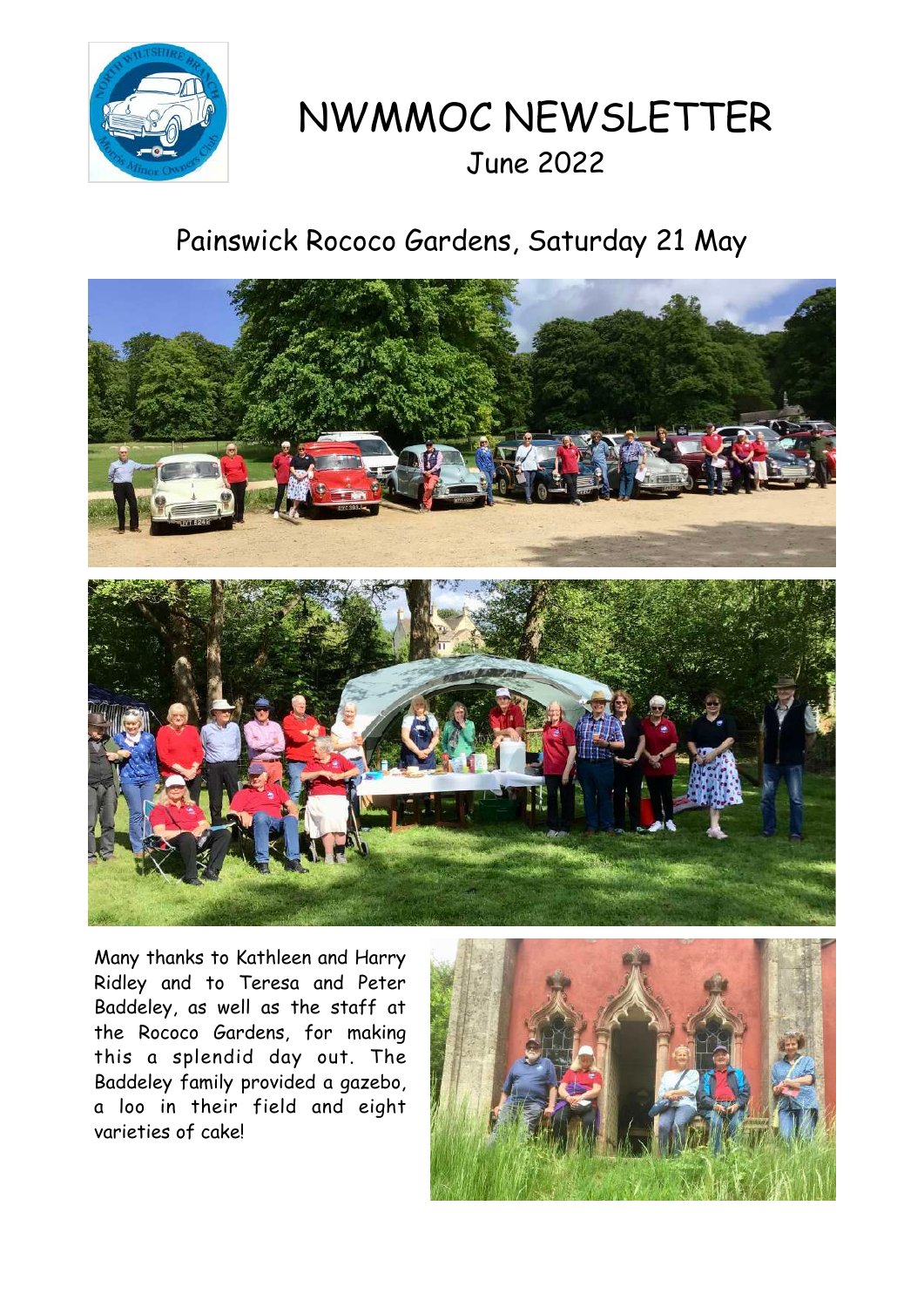### Salisbury Car Fest, Sunday 29 May

Our thanks to Peter Watts for organising our participation and a very nice day in Salisbury. Four branch cars attended. Below, Liz Watts with Alex Alexander.



Above, Peter Watts (left, in white) and Keith Boffin (right, in red) chat with visitors.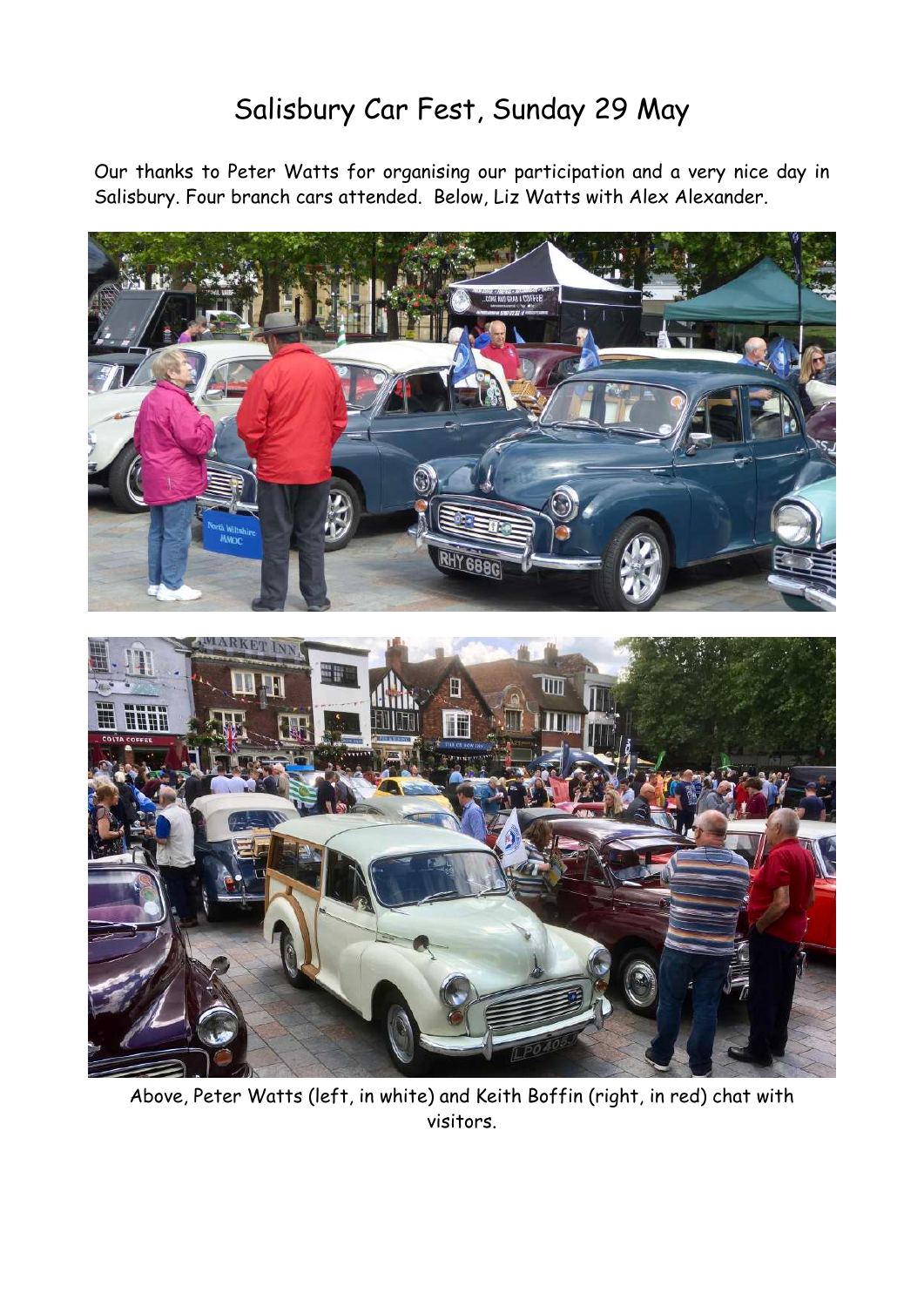

A rare Morris Isis, spotted outside the display area.

### A Thatched Traveller!

During the Salisbury event, Bill met Jim Goodland, who explained how he had created a thatched roof for a Traveller. You can see it **[here](https://www.shutterstock.com/editorial/image-editorial/car-with-a-thatched-roof-whiteparish-hampshire-britain-23-jun-2009-948677i)**.



#### Just Giving

Our Just Giving page for the Ukraine crisis has reached its target of £100 and has now been closed. Thank you for contributing.

Our Cancer Research page will remain open until our Branch Rally on 25 September.

### Branch Liaison & Area Four

In recent months, Jenni Wood of Avon / Bristol Branch, who is also Area 4 Liaison Officer, has kindly sent us information and invitations to events in the West of England. Your committee is in discussions with her to develop this cooperation, with a view to offering members a wider programme of events. If you are attending the National Rally at Kelmarsh on 25-26 June, and would like to join Area 4 Branch Avenue, please mail Jenni at **[mmoc.avon@gmail.com](mailto:mmoc.avon@gmail.com)**. Avon Branch will be changing its name to Bristol Branch. **<https://www.avonbranchmmoc.co.uk>** for details of events.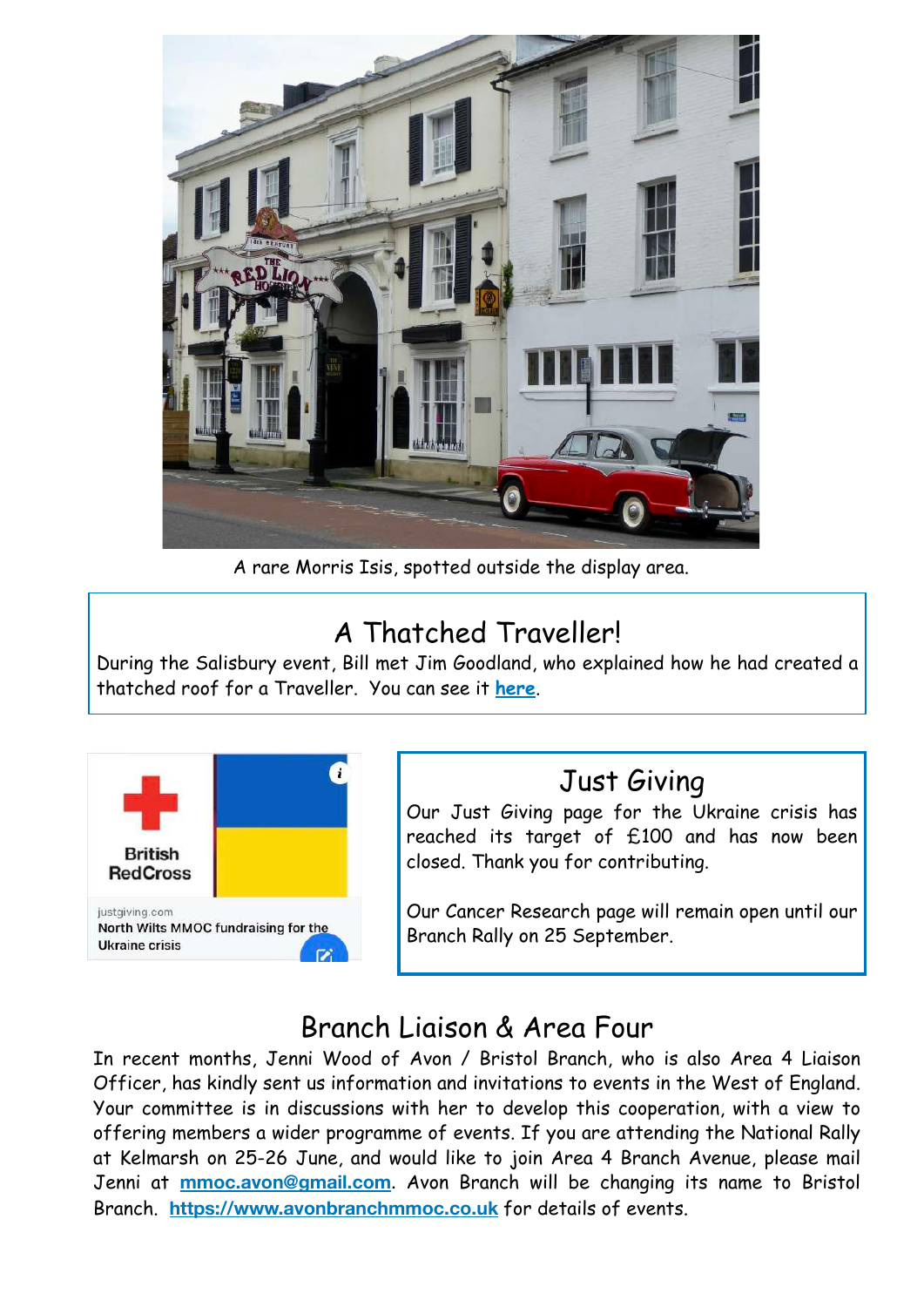#### Branch Liaison Meeting and MMOC AGM Sunday 8 May at Footman James HQ, Dudley

Bill attended on behalf of North Wilts Branch. About 55 members were present and there were 4 Minors in the car park in addition to Bill's. The red split-screen belongs to the MMOC and is for sale. Topics discussed included Area 4 activities, MMOC rebates to branches, the FBHVC "Tree-V" carbon capture scheme, Young Members, insurance, the online Message Board, transferability of registration numbers, and plans and logos for the 25th Anniversary in 2023. At the AGM, accounts were presented for the year ending 31 Dec 2021. It was decided to keep the MMOC membership fee at its current level for the next year. Contact Bill for more information if you are interested.



Minors at Dudley, 8 May 2022

#### GHR 800N

On 9 May Bill visited Andy Smith and GHR 800N at their home near Alfreton, Derbyshire. Andy is very cooperative with our changed plans and the car will be at REME on 25 September.